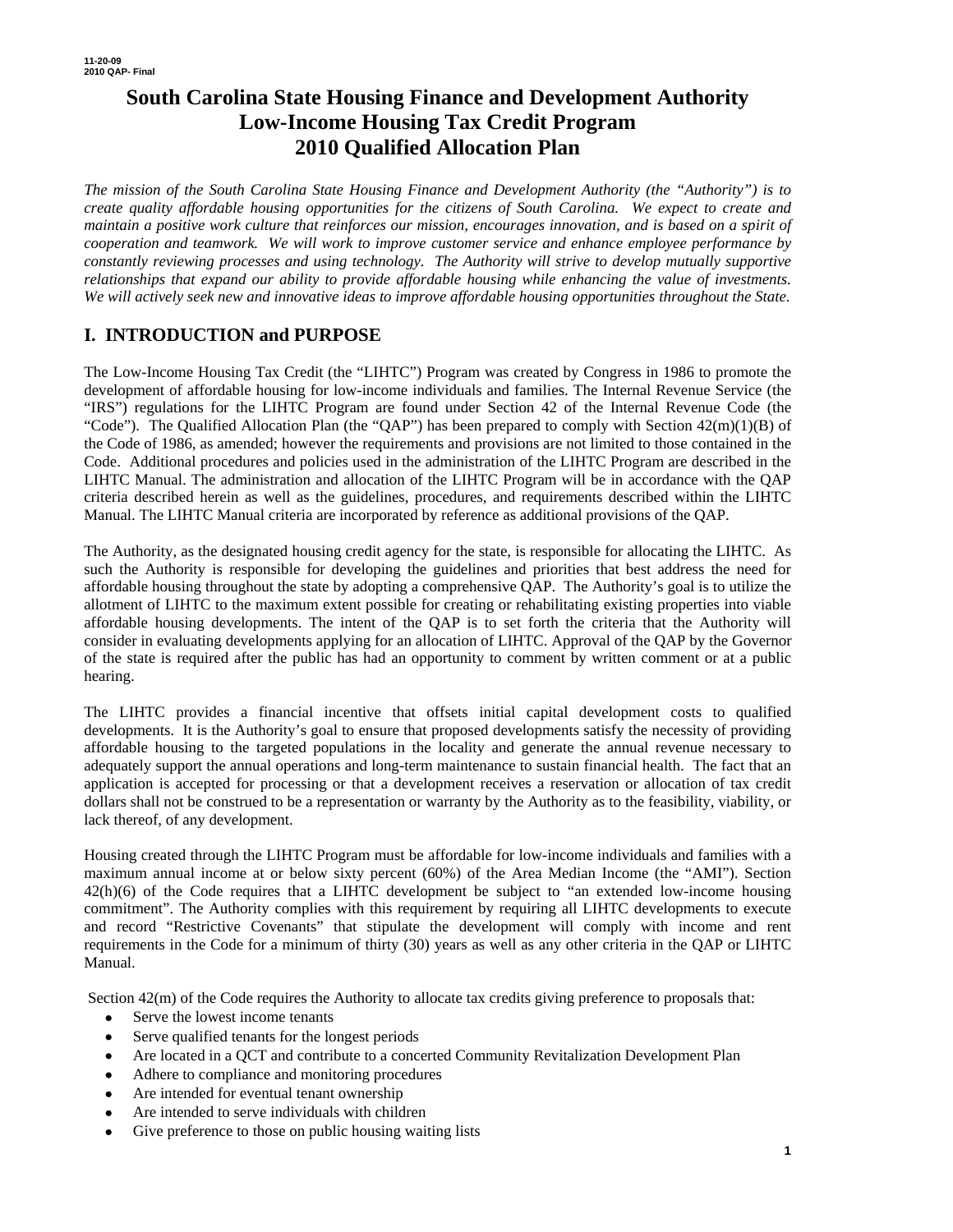- Are energy efficient
- Have a historic nature

The following criteria will also be considered in the selection process:

- Site Criteria
- **Location Characteristics**
- Financial Characteristics
- **Development Characteristics**
- Targeting Characteristics
- Applicant/Development Team Characteristics

The Authority web site contains general and historical information concerning the LIHTC Program under the Housing Partners, Tax Credit section. The Authority's web address is: www.schousing.com. From time to time, the Authority may post bulletins or public notices to the tax credit web page in response to questions and requested clarifications submitted regarding the LIHTC Program. It is the applicant's responsibility to check the web page for updates. The web page provides a list of past LIHTC allocations and existing developments. LIHTC Program information may also be obtained by calling Laura Nicholson at (803) 896-9190, emailing laura.nicholson@schousing.com, faxing (803) 551-4925, or writing SCSHFDA, LIHTC Program, 300-C Outlet Pointe Blvd., Columbia, SC 29210.

## **II. THRESHOLD EXPERIENCE CRITERIA**

In order to participate in the LIHTC program either the developer(s), general partner(s) in a limited partnership or the managing member(s) of a limited liability company must have experience in one LIHTC development or other successful multifamily rental development of at least seventy-two (72) units or two (2) developments of at least thirty-six units each. Experience in one LIHTC development or other successful multifamily rental development of at least seventy-two (72) units means coordinating the development team in planning, financing and constructing a development through the receipt of Certificates of Occupancy and reaching stabilized occupancy. All developers, general partners or managing members must complete a Previous Participation Certificate (see **Exhibit K**). For developments awarded LIHTCs in which the developer(s), general partner(s) in a limited partnership or the managing member(s) of a limited liability company do not have previous LIHTC experience, the Authority will require that a management company with previous successful LIHTC management experience be hired for a minimum of two (2) years.

Any application submitted by developers, general partners, or managing members who from January 1, 2000 through February 26, 2010 have been removed, debarred, or asked to voluntarily withdraw from a LIHTC partnership and/or have ever returned an entire allocation of LIHTC in South Carolina, other than for reasons beyond their control acceptable to the Authority, is ineligible to participate in South Carolina's LIHTC program.

Any application submitted by developers, general partners, or managing members who have been disqualified from participating in any other state or other allocating agency's LIHTC Program within the past six (6) years, other than for reasons beyond their control acceptable to the Authority, is ineligible to participate in South Carolina's LIHTC program.

Any application submitted by developers, general partners, or managing members who have been reported to the IRS (Form 8823) for uncorrected non-compliance issues by the Authority or other allocating agency's LIHTC administrator, at the Authority's sole discretion, may be ineligible to participate in South Carolina's LIHTC program. The Authority's determination of noncompliance violations is not subject to interpretation, appeal, or final IRS resolution of non-compliance violation.

## **III. CRITERIA for TIER ONE REVIEW**

The Authority, at its sole discretion, may reject a site based on information submitted in the application package, the site review findings, or other information obtained that the Authority determines renders the site undesirable for a LIHTC development.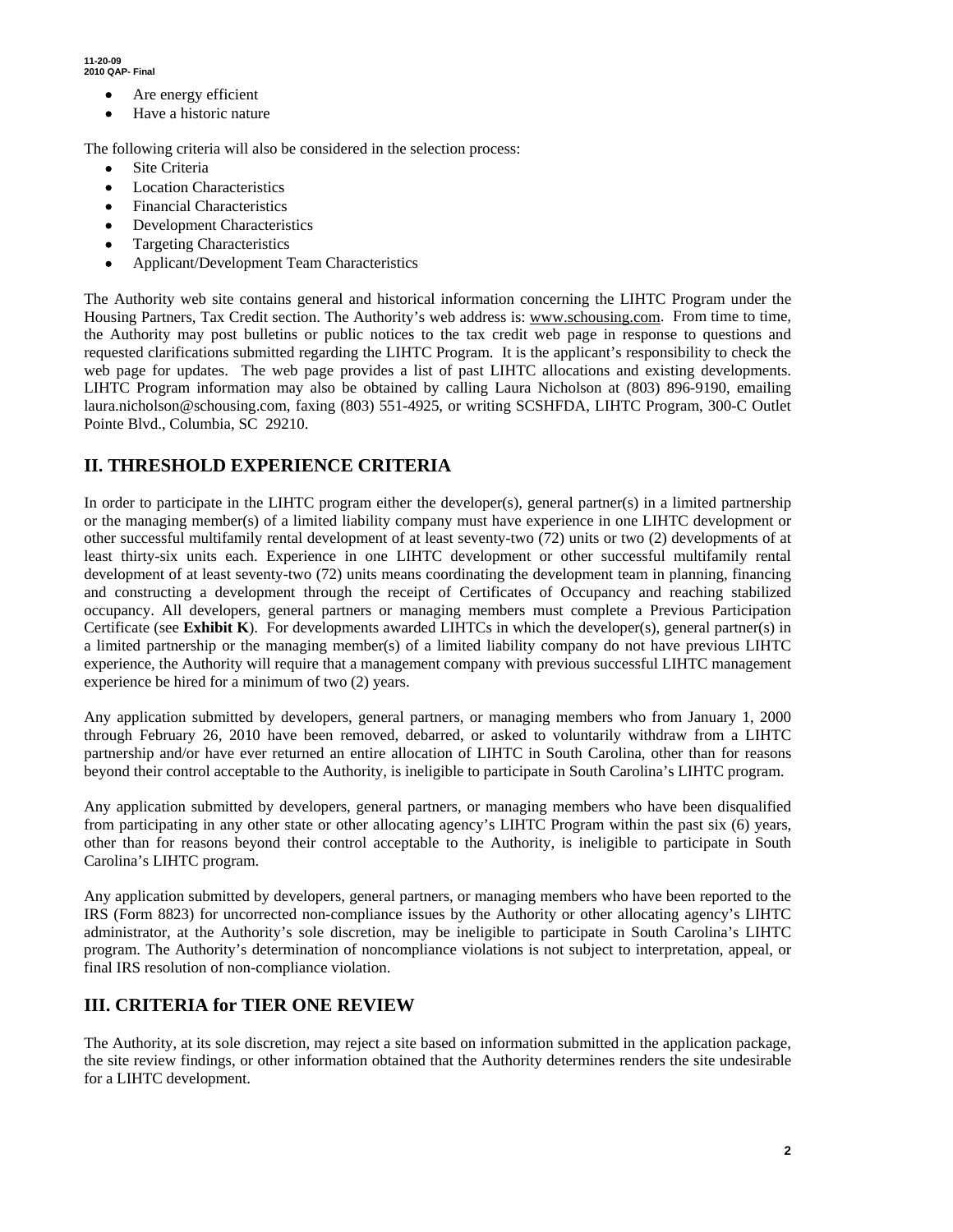#### **1. Positive Site Characteristics**:

**a)** Points will be awarded as listed below for services located within three (3) or four (4) miles as indicated by accessible public paved road, which are appropriate to the proposed tenant population. Distances will be measured from physical address of the development site to the physical address of the applicable service. Distances should be measured using a computer based mapping system such as Google Maps, Streets and Trips, Map Quest, or other similar distance calculating systems. All directions must be printed from the mapping system and included in the application for points to be awarded. Distances are subject to Authority verification. Only one (1) of each service type will be counted for points.

### **The following services located within THREE (3) MILES of the development site earn three (3) points each:**

Full Service Grocery Store Pharmacy or Drug Store Restaurant

#### **The following services located with FOUR (4) MILES of the development site earn two (2) points each:**

Convenience Store or Gas Station Doctor's Office (General Practitioners not specialized practices) or Emergency Clinic or Hospital (Facilities must not be exclusive.) Police or Sheriff Station or Police or Sheriff Substation Fire Station or Volunteer Fire Station Public Schools Full Service Banks or Credit Unions (ATMs do not qualify) Public Park or Playgrounds or Public Recreation Center or Senior Activity Center

- **b**) Sites should be relatively flat with negligible water runoff from adjacent properties. The development entrance(s) should be at or above access road grade. Topography of the site should be consistent with adjacent sites and buildings. Sites with large hills, mounds and/or berms, steep slopes, ridges and/or valleys should be avoided since these types of site characteristics can increase development costs. Criteria will be determined by a third party site reviewer. **2 pts**
- **c)** Site is compatible with the surrounding land. Surrounding area is defined as within one-quarter (1/4) mile of the subject property. This means the site and multifamily development are compatible with the existing land use pattern. The surrounding area should be residential or an appropriate mix of commercial uses, appropriate to the targeted tenants, and residential uses, single and/or multifamily housing. Criteria will be determined by a third party site reviewer. **2 pts**
- **d)** Water and Sewer utility tie-ins are accessible and within 350 feet of the proposed site. Evidence of such availability must be verified by a letter from the City/County official or utility provider. **OR**

 Water and Sewer utility tie-ins are accessible and within 351 to 500 feet of the proposed site. Evidence of such availability must be verified by a letter from the City/County official or utility provider. **1 pt 1** 

**For the detrimental characteristics below, the Authority defines its determination of distance as the shortest distance, in a straight line, from the closest site boundary line to the detrimental site characteristic to determine whether negative points will be assessed.** 

- **2.** The following **Detrimental Development Characteristics** are **not allowed for any development site**. This list is not all inclusive and may be expanded:
	- **a)** Applications proposing an existing development to be subdivided into two (2) or more developments
	- **b)** Applications proposing developments for the same tenant populations within the same defined market area of existing Authority funded developments (tax credit, tax exempt bonds, etc.) that have a history of vacancy rates greater than ten percent (10%). Vacancy rates will be determined by using the second and fourth quarter vacancy rates reported by the property management for an existing development's previous year's operations. The Authority will make exceptions to the above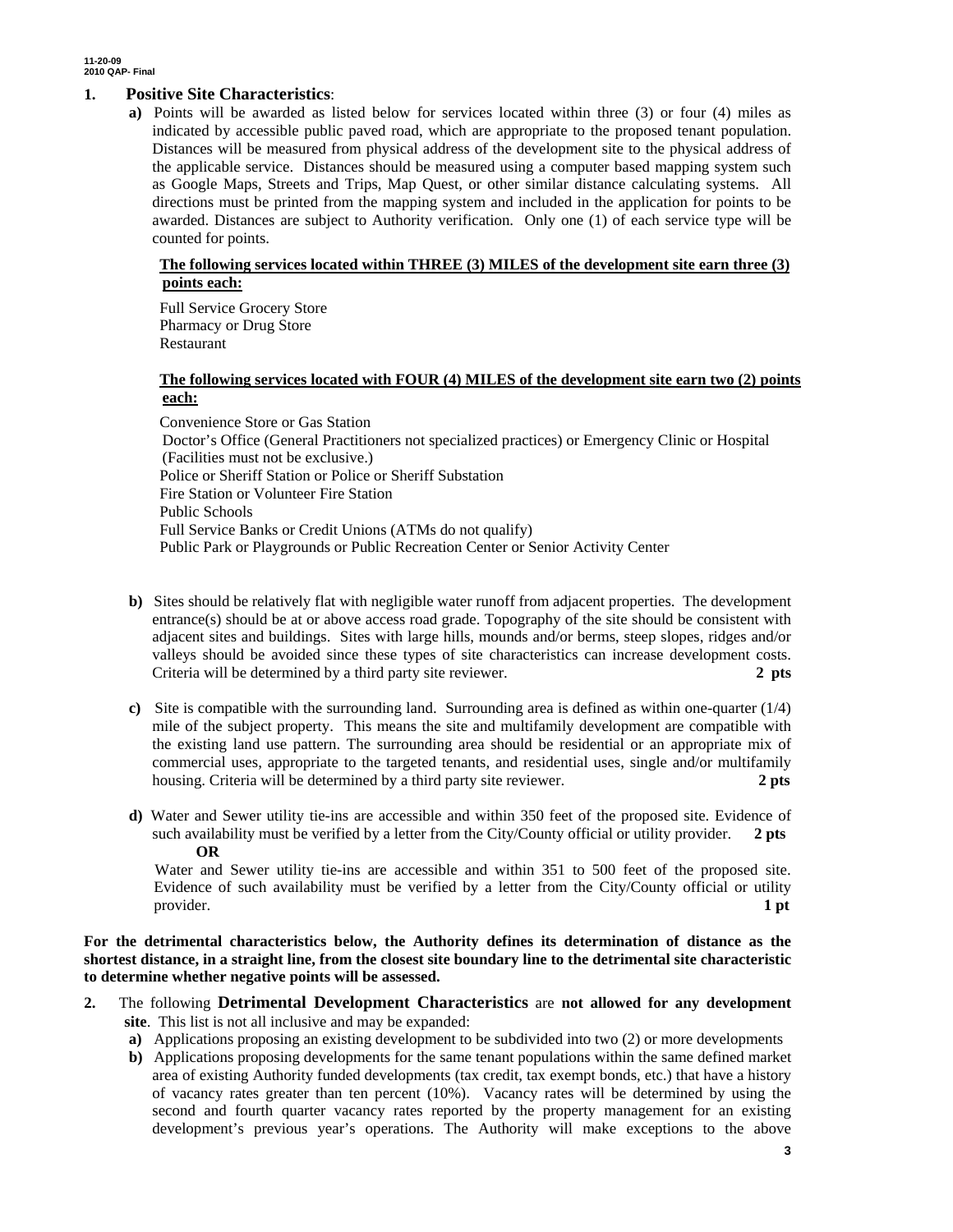requirement if the Authority determines, in its sole discretion, that the reason for the existing development having a history of vacancy rates greater than ten percent (10%) is not an issue of an "existing market" for the tenant population, but other characteristics that may or may not be resolvable (e.g. location, physical appearance, etc.)

- **c)** Applications proposing scattered site developments that are not, in the Authority's determination, within the same primary market area and/or county boundaries
- **d)** Any site listed on or adjacent to a site listed on the National Priority List under CERCLA.
- **3.** Each site will be assessed for **Detrimental Site Characteristics.** There is no limit to the negative points a site may accumulate.

#### **Three (3) points per item will be deducted for the following:**

- **a)** Sites within five hundred (500) feet of an easement containing an electric substation, whether it is active or inactive
- **b)** New construction sites where any portion contains or permits any easements for overhead electric power lines, regardless of voltage, and/or such electric power lines encumber the proposed site with the exception of the outside perimeter of the site for the distribution of electric service for other unrelated properties. A development proposing to bury all power lines will be exempt from this detrimental determination if documentation is provided from the utility provider stating that all power lines will be underground
- **c)** Sites where a portion of any building is located within the fall distance of any pole, tower or support structure of a high voltage transmission power line, communications transmission tower, microwave relay dish or tower, or commercial satellite dish (radio, TV cable, etc.). For field analysis, the Authority will use tower height as the fall distance. For the purpose of the QAP, a high voltage electric transmission line is a power line that carries a nominal voltage level greater than 60KV (sixty kilovolts)
- **d)** Sites where a nearby active railroad causes excessive noise and vibration. At the Tier One application submission, an Applicant submitting a proposed development within five hundred (500) feet of an active, in use railroad(s) is required to submit, from a qualified professional, an objective third party noise study that addresses the impact of the nearby railroad, specifically the frequency, noise levels, and shock vibrations levels, on the proposed development. The study must not be older than two (2) years prior to the Tier One submission date and must adhere to the U. S. Department of Housing and Urban Development (the "HUD") environmental criteria and standard for noise abatement regulation, which states the maximum acceptable day/night average decibel level of sixty-five (65) dBA for exterior noise, along with any other analysis deemed pertinent to the noise study and its conclusion. The study must state the average decibel level on the site is less than sixty-five (65) dBA and must support the placement of the development on the proposed site. Those sites where exterior noise is sixty-five (65) dBA and above but not exceeding seventy-five (75) dBA may be submitted; however, a noise mitigation plan must also be submitted. The mitigation plan must specifically state what measures will be used to reduce the noise levels at the site and the noise study must indicate that the measures to be used will bring the unacceptable noise level at the site down to the acceptable noise level of less than sixty-five (65) dBA. The Authority, in its sole discretion, may approve or reject the site regardless of the conclusions reported in the study
- **e)** Sites where the Authority determines the slope/terrain is not acceptable for development
- **f)** Sites where existing wetlands, natural, or man-made attributes could have a substantially negative effect on the development (e.g. 100 year flood plain, streams, ravines, drainage, waterways, etc.). At a minimum, the site should be 70% buildable with the listed conditions found primarily on the perimeter or fringes of the development site. If wetland areas are found on the interior of the site they should be successfully incorporated into the development's landscaping plan and complement existing green space areas.
- **g)** Sites within one-half (1/2) mile of a treatment, storage, or disposal facility for hazardous wastes, a sewage treatment plant, an active or inactive solid waste disposal facility and/or solid waste transfer facility;
- **h)** Sites within one (1) mile of an operating hog/chicken/turkey farm or processing plant;
- **i**) Sites within one-half (1/2) mile of any prison or correctional facility;

#### **Two (2) points per item will be deducted for the following:**

**a)** Sites within five hundred (500) feet of any type junkyard, salvage yard, trash heap, dump pile, or other eyesore as determined by the Authority;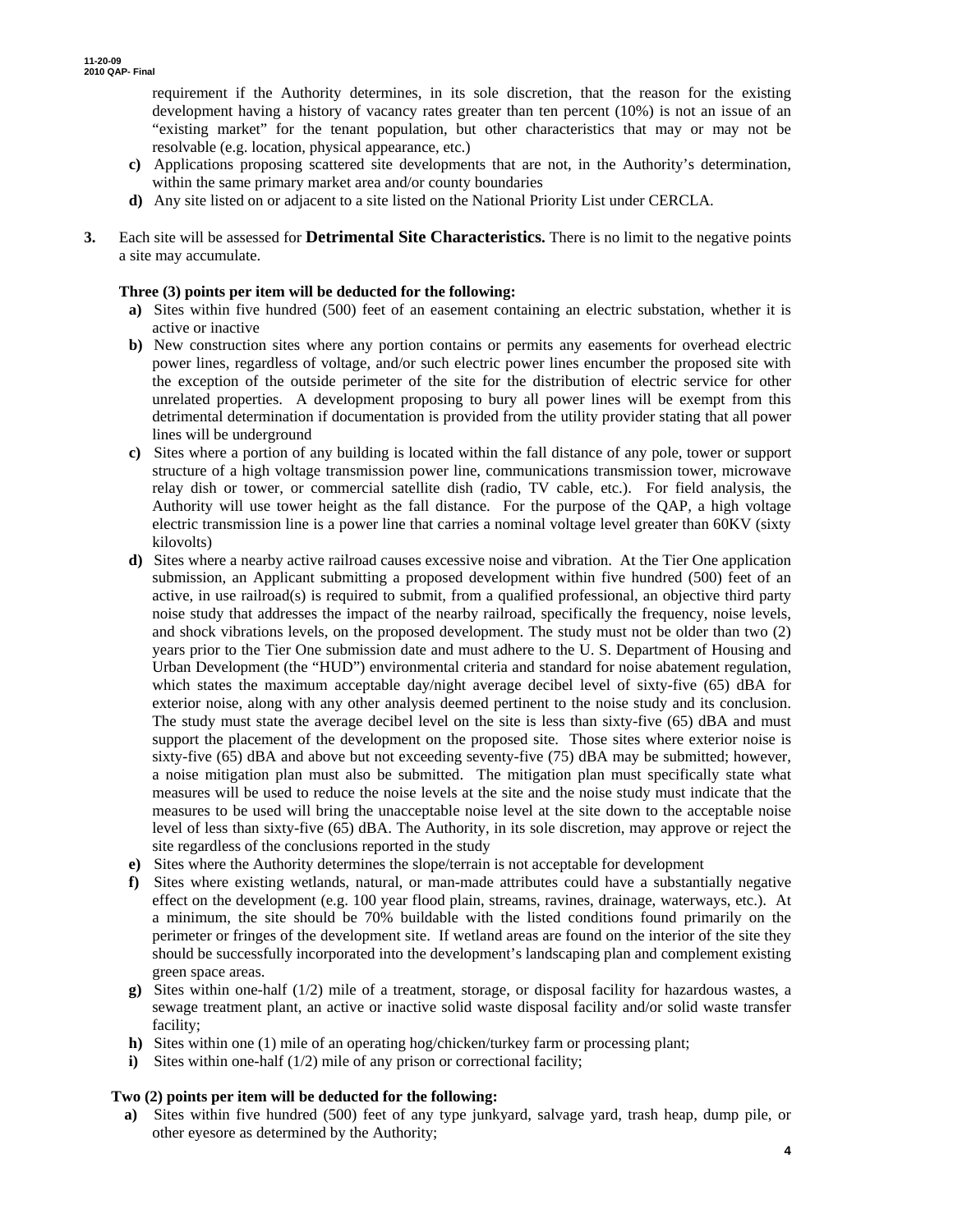- **b)** Sites within five hundred (500) feet of a pipeline(s) (excluding low pressure natural gas distribution lines, water and sewer lines);
- **c)** Sites within one-quarter (1/4) mile of adult video /entertainment clubs;
- **d)** Sites within one-quarter (1/4) mile of bars /night clubs. Full service restaurants that have a bar area within the restaurant are not considered bars/ night clubs;
- **e)** Sites within one-half (1/2) mile of an operating industrial plant;
- **f)** Sites that require the execution of voluntary or involuntary cleanup agreements with Department of Health and Environmental Control or any other third party organizations as noted in a Phase II environmental assessment report.

### **4. Market Study Threshold Criteria**

Proposed developments must be economically viable proposals justified by the market study findings. The capture rate, market advantage, absorption/lease–up period and overall vacancy rate are critical components in the assessment. Market study threshold requirements will be evaluated based on the final recommended changes, if any, of the market analyst. All Tier Two applications submitted without incorporating the required market analyst changes will be eliminated from funding consideration.

- **a)** Developments with an overall capture rate of 40% or more will be eliminated from funding consideration.
- **b)** Family developments with absorption/lease-up periods no longer than twelve (12) months. Older persons and elderly developments with absorption/lease-up periods no longer than sixteen (16) months. Developments not meeting this mandatory requirement will be eliminated from funding consideration.
- **c)** Developments in any market areas where the overall LIHTC unit vacancy rate is ten percent (10%) or greater will be eliminated from funding consideration.
- **d)** Developments with a minimum 10% market advantage over market rate developments within the proposed development's primary market area. All development types must have a minimum 10% market advantage. Developments not meeting this mandatory requirement will be eliminated from funding consideration.

#### **5. Tax Credit Development Experience**

**a)** Owners (which include individual(s), corporation(s), or in the case of a limited partnership, the general partners(s)) will receive points for previous development of successful LIHTC properties. The owner may include experience gained as an owner in another firm, but not as an employee of another firm. Experience in LIHTC development means coordinating the development team from the planning, financing and construction of a development through the receipt of Certificates of Occupancy and issuance of 8609s. Applicants **must have a current ownership interest** in the development(s) listed for points on **Exhibit K**. Experience will be awarded as follows:

| 1 point  | 1 LIHTC project   |
|----------|-------------------|
| 2 points | 2 LIHTC projects  |
| 3 points | 3 LIHTC projects  |
| 4 points | 4 LIHTC projects  |
| 5 points | 5+ LIHTC projects |

**b)** Owners (which include individual(s), corporation(s), or in the case of a limited partnership, the general partners(s) will receive one (1) point per development, up to a maximum of seven (7) points for each LIHTC development that has either: (1) For the past four (4) years (January 1, 2006 through February 25, 2010) converted from a construction loan to a non-Authority permanent loan. Evidence of permanent financing status acceptable to the Authority is required and must include a signed statement from the permanent lender which states the development name and the date the permanent loan closed **and** the first page of the recorded permanent mortgage loan. The LIHTC development must be listed on the Authority's Exhibit K; **AND/OR** (2) Received and has in place firm and binding syndication for tax Credit developments awarded credits in a 2008 or 2009 tax credit funding cycle. Evidence of firm and binding syndication acceptable to the Authority is required and must include a copy of the binding syndication agreement **and** a letter from the syndicator indicating the commitment for credits is still in place and viable. Development Owners may use either criteria listed above separately or combined together in order to achieve the maximum points available. **Max. 7 pts**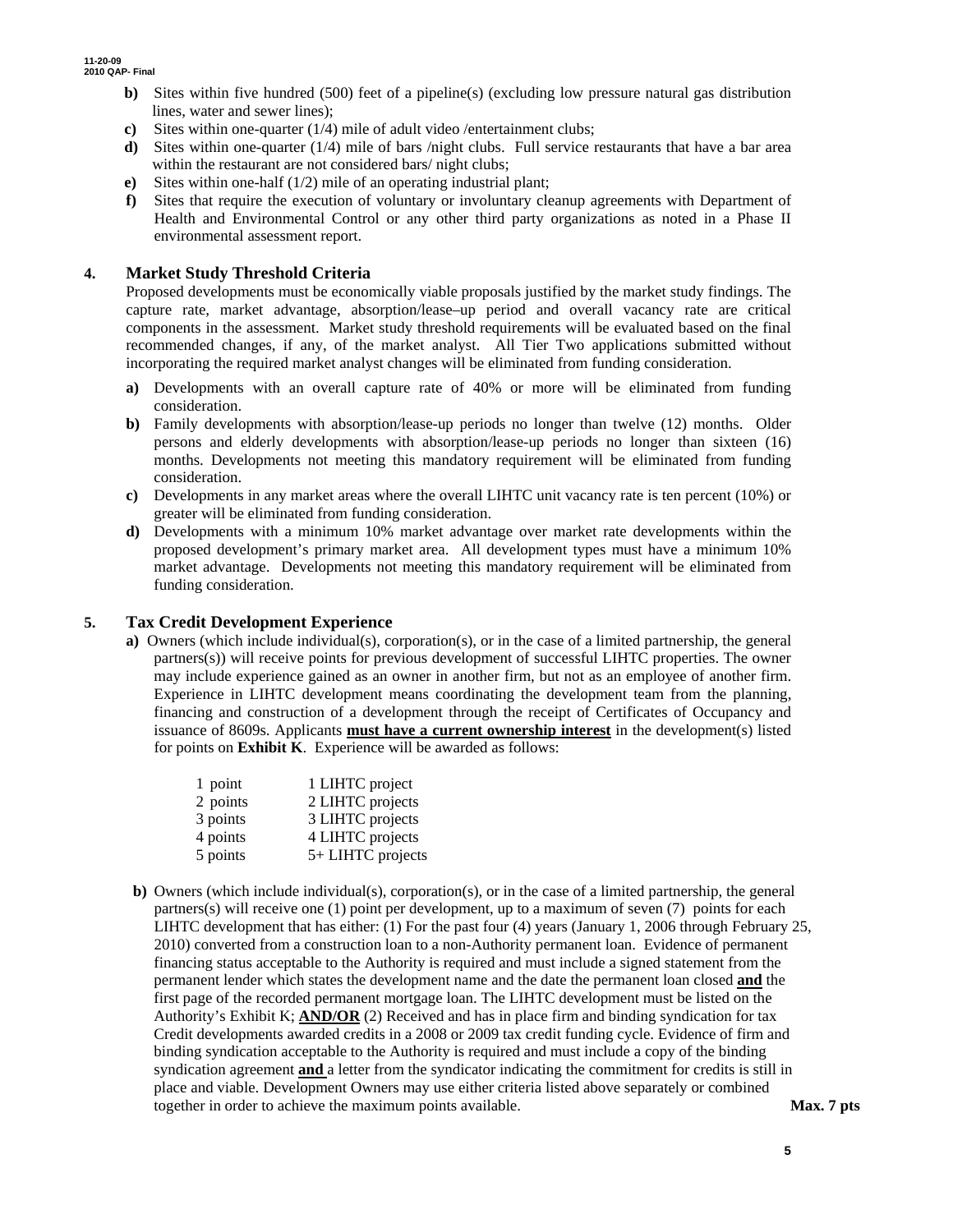## **6. Targeting Characteristics**

- **a)** Developments that elect to serve individuals on waiting lists for public housing. To receive points, the Applicant must include in their marketing plan a description of outreach, marketing and advertising methods used to attract individuals on public housing waiting lists as well as evidence that the public housing agencies have been contacted (i.e. copy of the certified letter sent to the PHA). Applicants must not use minimum income criteria to reject Section 8 Housing Choice Voucher Participants when their income reflects that they can pay their portion of the rent. The site's minimum income needed for a household to pay the rent on the unit will be based on the actual amount that the Section 8 Housing Choice Voucher Participants would have to pay after the subsidy rather than the entire rent on the unit. **2 pts**
- **b)** Points will be given to developments that:
	- **(i)** Submit an acceptable Conversion Agreement, and other documentation as required, that provides for tenant ownership at the end of the initial fifteen (15) year compliance period. In order to receive points, the Applicant must submit a conversion plan as well as other required documentation that includes but is not limited to a detailed timeline outlining how the tenants will become homeowners. The conversion plan must include all homebuyer counseling programs to be provided along with the financial procedure that will be used to transfer the rental units into homeownership. The Applicant must execute a Conversion Agreement providing that the units will be converted to tenant ownership at the end of fifteen (15) years or twenty (20) years if receiving state HOME funds; **5 pts OR**

**(ii)** Voluntarily extend the thirty- year compliance period for an additional five- year term. **5 pts**

- **c)** Points will be given to developments designating rental housing for specific tenant populations as outlined in this section. In order to be considered for these points, the development/units must be designed and equipped to serve the needs of the designated tenant population. Such design and equipment must be in addition to the minimum design requirements necessary to comply with state and federally mandated accessibility requirements and must be fully described in the application. A Marketing Plan must be submitted with the Tier Two application to receive these points. Choose only one (1) of the following: **5 pts**
	- **(i)** One hundred percent (100%) of the development is designed for individuals or families with children. To receive these points at least twenty-five percent (25%) of the low-income units must contain three (3) or more bedrooms.
	- **(ii)** At least eighty percent (80%) of the units are designed, equipped and occupied by older person(s) fifty-five years of age or older. The remaining twenty percent (20%) of units must be designed, equipped, and occupied by special needs populations. All new construction developments are limited to one (1) or two (2) bedroom units*.* All new construction developments, greater than a one (1) story structure must be accessible to all additional stories by elevators. Acquisition with rehabilitation developments more than one (1) story must provide evidence that existing elevators have received regular maintenance and are in good working condition as of the Tier Two application submittal date to service all upper level rental units. Those developments without existing elevators will be required to install elevators. Developments designating 100% of the units for persons 55 or older are eligible for these points.
	- **(iii)** At a minimum, (10%) of the total units are set-aside for disabled and special needs tenants. Developments seeking points under this criterion should include a letter from the appropriate disability agency regarding the need for these units.

#### **7**. **Development Characteristics**

| Development size (choose only one):                                        |       |
|----------------------------------------------------------------------------|-------|
| a) Developments at or below (72) total units.                              | 5 pts |
| <b>b</b> ) Developments above (72) units but at or below (96) total units. | 3 pts |
|                                                                            |       |

#### **8**. **Readiness Issues**

Written statement from the City/County that the development site is properly zoned and consistent with the proposed use. **3 pts** 

**6**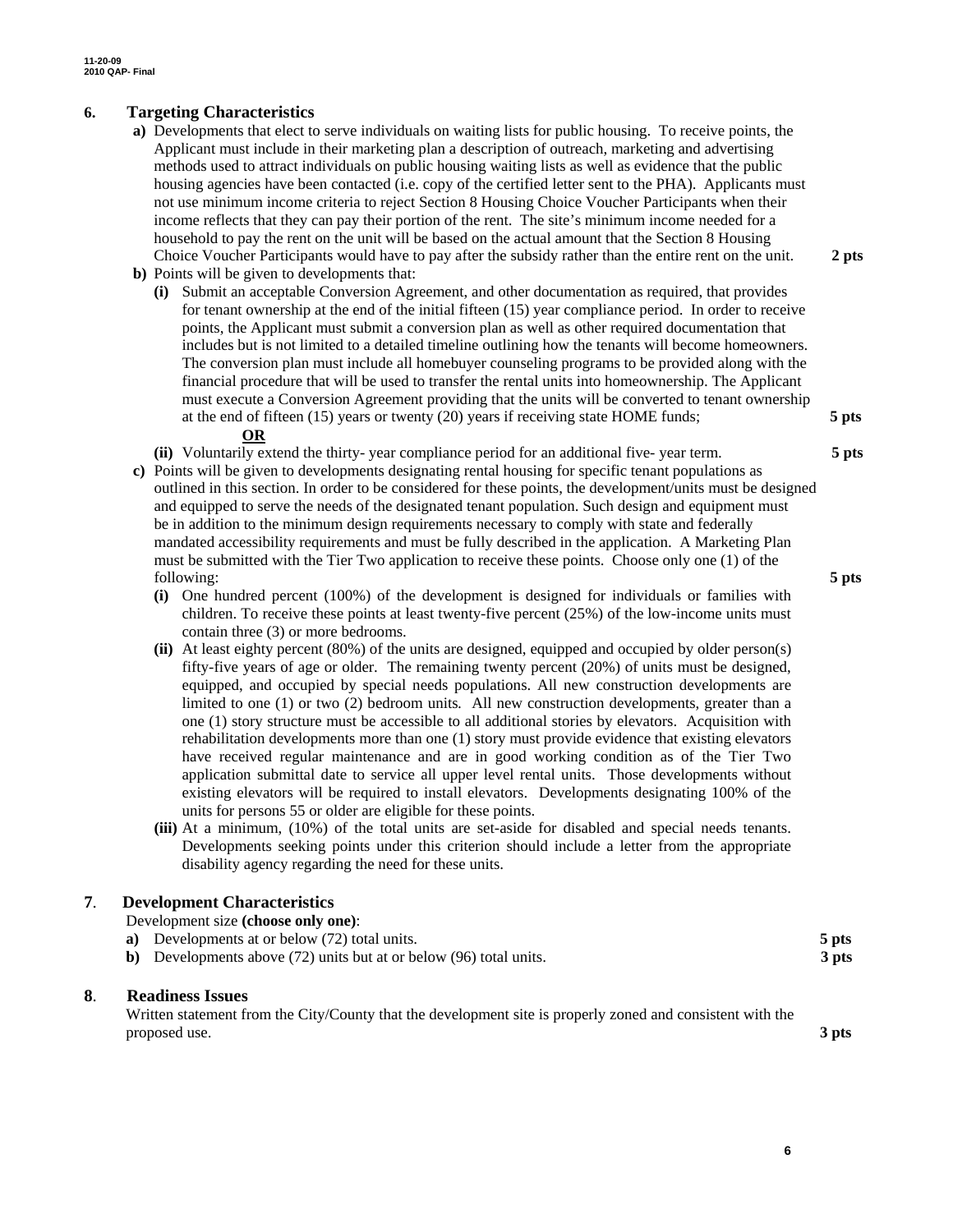# **DEVELOPMENT CHARACTERISTICS:**

### **Optional Development Design Criteria Points:**

This section allows developers to choose various optional design criteria to be included as part of the development. All developments **must** obtain a minimum of one hundred (100) points from this section to avoid disqualification. Although developments may choose to do more, the maximum number of points to be awarded from this section (items 1-32) is one hundred (100) points.

| 1.<br>2.   | Roof shingles must be architectural style and warranted for a minimum of thirty (30) years.<br>Attic insulation rated at R-38 or higher.                                                                                                                                                                                                                                                                                                                                                                                  | 8 pts<br>3 pts |
|------------|---------------------------------------------------------------------------------------------------------------------------------------------------------------------------------------------------------------------------------------------------------------------------------------------------------------------------------------------------------------------------------------------------------------------------------------------------------------------------------------------------------------------------|----------------|
| 3.         | Energy Star rated HVAC systems (15 SEER or greater) in all units.                                                                                                                                                                                                                                                                                                                                                                                                                                                         | 5 pts          |
| 4.         | All units must have a balcony, sunroom, or patio. A sunroom must contain a minimum of three (3) window<br>panels and have distinct architectural separation from the living room. Patios must be at least 64 sq. ft. Front                                                                                                                                                                                                                                                                                                |                |
|            | porches are not considered patios.                                                                                                                                                                                                                                                                                                                                                                                                                                                                                        | 10 pts         |
| 5.<br>6.   | Curbing for paved areas throughout the development site including the parking areas.<br>Gazebo or covered picnic shelter in an appropriate location. (May not be selected for points if using this<br>option as a recreation area for older persons under Mandatory Design Criteria, All Development Types,                                                                                                                                                                                                               | 5 pts          |
|            | item 7.b)                                                                                                                                                                                                                                                                                                                                                                                                                                                                                                                 | 3 pts          |
| 7.         | Gutter systems surrounding all residential buildings.                                                                                                                                                                                                                                                                                                                                                                                                                                                                     | 5 pts          |
| 8.         | Irrigation/sprinkler system serving all landscaped areas.                                                                                                                                                                                                                                                                                                                                                                                                                                                                 | 10 pts         |
| 9.<br>10.  | Underground utilities (gas/electric, cable and phone) throughout the development site.<br>Provide in the community room a minimum of two (2) current updated computer systems, manufactured<br>within the last 12 months, to include new computers, new printers, and a new scanner. The computers<br>must be equipped with high speed Internet service (e.g. broadband or cable). It is expected that printer<br>cartridges, computer supplies and ongoing maintenance of the computers and systems will be furnished as | 5 pts          |
|            | part of receiving these points.                                                                                                                                                                                                                                                                                                                                                                                                                                                                                           | 3 pts          |
| 11.        | Each unit must have an Energy Star ceiling fan with light fixture in the living room and an Energy Star<br>overhead light fixture in each bedroom. All ceiling fans and overhead lights must connect to wall switches.                                                                                                                                                                                                                                                                                                    | 5 pts          |
| 12.        | Full size Energy Star refrigerator, with ice maker, having a minimum size of eighteen (18) cubic feet. (May                                                                                                                                                                                                                                                                                                                                                                                                               |                |
| 13.        | not be selected for points if also selecting #32)<br>All units pre-wired for high speed (broadband) Internet hook-up with at least one (1) centrally                                                                                                                                                                                                                                                                                                                                                                      | 5 pts          |
|            | located connection port and connection ports in all bedrooms or wireless computer network.                                                                                                                                                                                                                                                                                                                                                                                                                                | 3 pts          |
| 14.        | Over the range mounted microwave oven, with re-circulating fan, in all units.                                                                                                                                                                                                                                                                                                                                                                                                                                             | 4 pts          |
| 15.        | All units must have a Range Queen or comparable extinguishing system over the stove;                                                                                                                                                                                                                                                                                                                                                                                                                                      | 2 pts          |
| 16.<br>17. | All units must have element temperature control plates on each stove burner (e.g. Safe-T-element, etc).<br>A minimum square footage per unit based on the number of bedrooms per unit specified as follows. To<br>qualify, all of the units must meet the minimum square footage per unit. The Authority considers the<br>square footage of an individual unit to be the usable living space measured from the interior wall to                                                                                           | 5 pts          |
|            | interior wall.                                                                                                                                                                                                                                                                                                                                                                                                                                                                                                            | 20 pts         |
|            | Bedrooms per Unit<br>Minimum Sq. Ft. per Unit                                                                                                                                                                                                                                                                                                                                                                                                                                                                             |                |
|            | 700<br>One                                                                                                                                                                                                                                                                                                                                                                                                                                                                                                                |                |
|            | 850<br>Two                                                                                                                                                                                                                                                                                                                                                                                                                                                                                                                |                |
|            | Three<br>1,000                                                                                                                                                                                                                                                                                                                                                                                                                                                                                                            |                |

**18.** Providing bathrooms per unit based on the number of bedrooms according to the following. To qualify, all the units must provide the minimum number of bathrooms as specified. **20 pts** 

Four 1,150

| Bedrooms per Unit | Bathrooms per Unit |
|-------------------|--------------------|
| <b>One</b>        | One                |
| Two               | Two                |
| Three             | Two                |
| Four              | Two and one-half   |

**19.** A minimum six (6) camera video security system with four (4) cameras monitoring the exterior site and two (2) monitoring the manager's office and community center. **7 pts**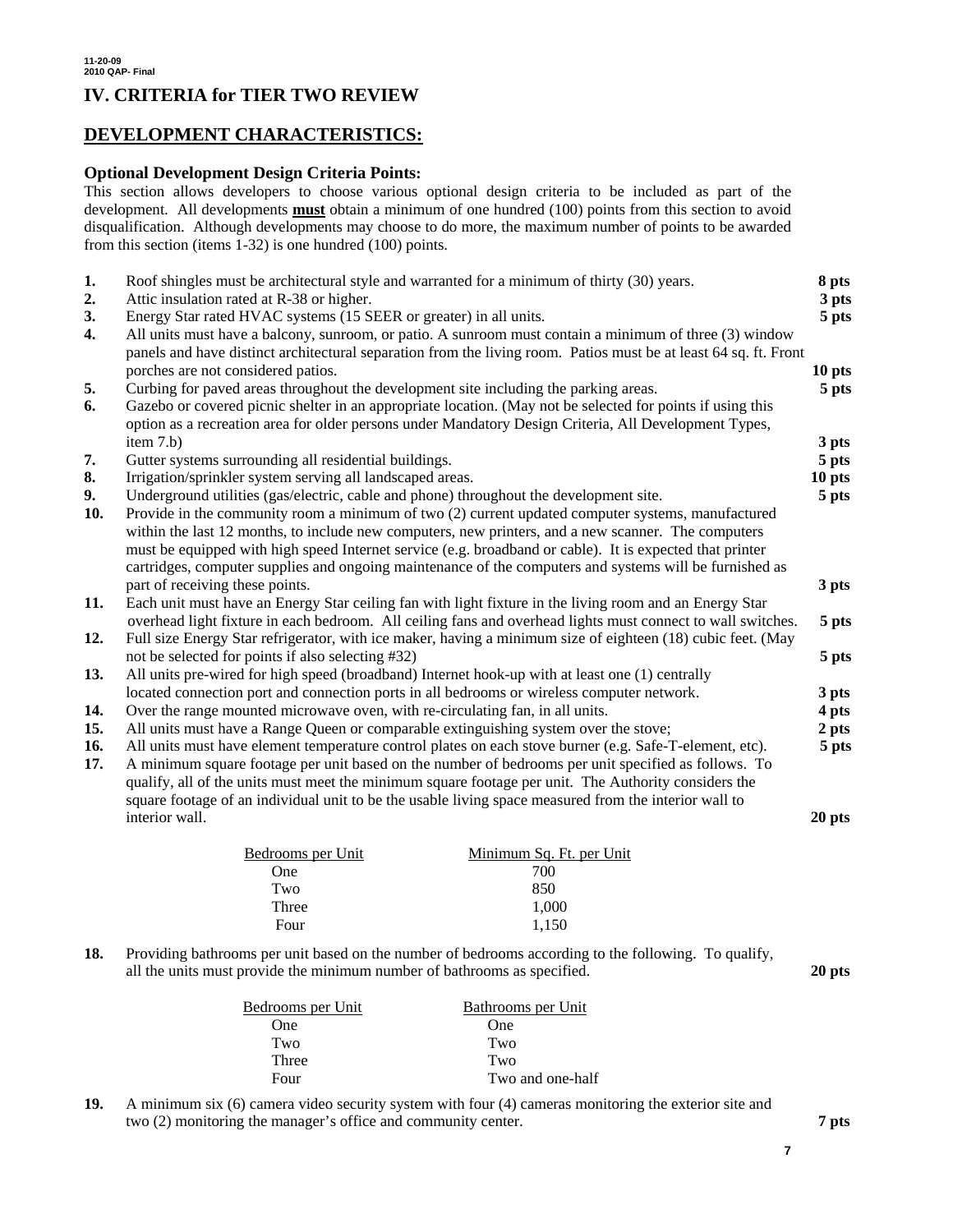| 11-20-09   | 2010 QAP- Final                                                                                                                                                                                                         |                            |
|------------|-------------------------------------------------------------------------------------------------------------------------------------------------------------------------------------------------------------------------|----------------------------|
| 20.        | One (1) rental unit reserved for a security officer.                                                                                                                                                                    | 5 pts                      |
| 21.        | Walking trails, minimum 4 feet wide, paved and continuous. Trail should be a minimum 2500 linear feet.                                                                                                                  |                            |
|            | At a minimum, install one (1) permanently anchored weather resistant bench with                                                                                                                                         |                            |
|            | a back at the mid-point of the trail. Sidewalks are not considered walking trails.                                                                                                                                      | 10 pts                     |
|            | The following items are for rehabilitation developments only:                                                                                                                                                           |                            |
| 22.        | Replace any one (1) of the following major components: HVAC, Plumbing, or Electrical. The Physical                                                                                                                      |                            |
|            | Needs Assessment must support a need for the replacement of the component.                                                                                                                                              | 10 <sub>pts</sub>          |
| 23.        | Install Energy Star rated dishwasher in all units. (May not be selected for points if also selecting #32)                                                                                                               | 3 pts                      |
| 24.<br>25. | Install overhead Energy Star light fixture connected to a wall switch in the living room and all bedrooms.<br>Provide one and one-half (1.5) bathrooms in all units with two (2) or more bedrooms. (May not be selected | 3 pts                      |
|            | for points if also selecting $#18$ )                                                                                                                                                                                    | 10 <sub>pts</sub>          |
| 26.        | Minimum bedroom size for all bedrooms in each unit is 10'x10'. The minimum bedroom square footage                                                                                                                       |                            |
|            | excludes the closet space.                                                                                                                                                                                              | 5 pts                      |
| 27.        | Provide a minimum 1200 square foot community building. The square footage counted towards this total<br>may include a leasing office, an equipped exercise room, and an equipped computer center. Laundry rooms         |                            |
| 28.        | and storage/maintenance rooms will not be counted as part of the 1200 square foot minimum.<br>Hookups for standard size washers/dryers in all units. (Hookups for stackable washer/dryers does not count)               | 10 <sub>pts</sub><br>5 pts |
| 29.        | Energy Star rated windows in all units.                                                                                                                                                                                 | 8 pts                      |
| <b>30.</b> | Energy Star rated HVAC systems (15 SEER or greater) in all units. (May not be selected for points if                                                                                                                    |                            |
|            | also selecting #3)                                                                                                                                                                                                      | 5 pts                      |
| 31.        | Energy Star rated lighting in all common area corridors, stairwells, and the community room.                                                                                                                            | 5 pts                      |
| 32.        | In all units, existing appliances replaced with a full size Energy Star refrigerator, with ice maker, having                                                                                                            |                            |
|            | a minimum size of eighteen (18) cubic feet; and an Energy Star rated dishwasher; and an Energy Star rated                                                                                                               |                            |
|            | hot water heater with an energy factor greater than 0.61.                                                                                                                                                               | 10 pts                     |
|            | <b>Durable Construction Points:</b>                                                                                                                                                                                     |                            |
|            | Durable construction with respect to each building, choose only one of the following:                                                                                                                                   |                            |
|            | $(1000)$ $\overline{0}$ $\overline{1}$ $\overline{1}$ $\overline{1}$                                                                                                                                                    |                            |

**1.** Brick/stone veneer (100%), OR brick/stone veneer (50%) and remaining exterior fiber cement. **5 pts 2.** Brick/stone veneer (50%) and remaining exterior siding to be vinyl siding with a thickness of at least .044 mils; or full fiber cement. **3 pts Note:** The exterior of the building is defined as the exterior façade from finished grade elevation to eave line.

Each exterior wall (all four (4) building walls) must have, at a minimum, only brick/stone veneer up to the bottom of the first floor windows on a two-story unit or the window sill of a one-story unit.

## **TARGETING CHARACTERISTICS:**

Developments that elect to both rent and income restrict up to twenty-five percent (25%) of the total units to 50% AMI tenants, for the entire term of the LIHTC compliance period. Points will be awarded on a sliding scale rounded to two decimal places. **0- 25 pts**

## **FINANCIAL CHARACTERISTICS:**

The Authority will apply cost standards for Eligible Basis per Heated Square Foot (EBHSF) based on the group average for each type of development submitted in the Tier Two funding cycle. The Authority will use discretion in determining the groups for comparison. Developments with costs that appear to be higher than typically warranted will be reviewed by the Authority's construction cost consultant. The construction cost consultant may take into account building types, site conditions, local requirements, and costs for similar developments in the area. If, based on the consultant's review, the development costs are found to be reasonable and can be substantiated then the development will remain in the competition. If however, after the consultant's review the costs cannot be substantiated or if substantiated are still found to be unreasonable for affordable housing, then the development will be eliminated from the tax credit competition.

## **READINESS ISSUES:**

**11-20-09** 

Applicants that have secured construction financing sufficient to complete the development, as evidenced by a firm letter of commitment from a lending institution. A general letter of interest or support is not a firm commitment. To be considered a commitment the document must contain the terms, conditions, interest rate, disbursement conditions, security requirements and repayment provisions and be signed by an authorized representative of the lending institution. The commitment may be subject to an allocation of credits. The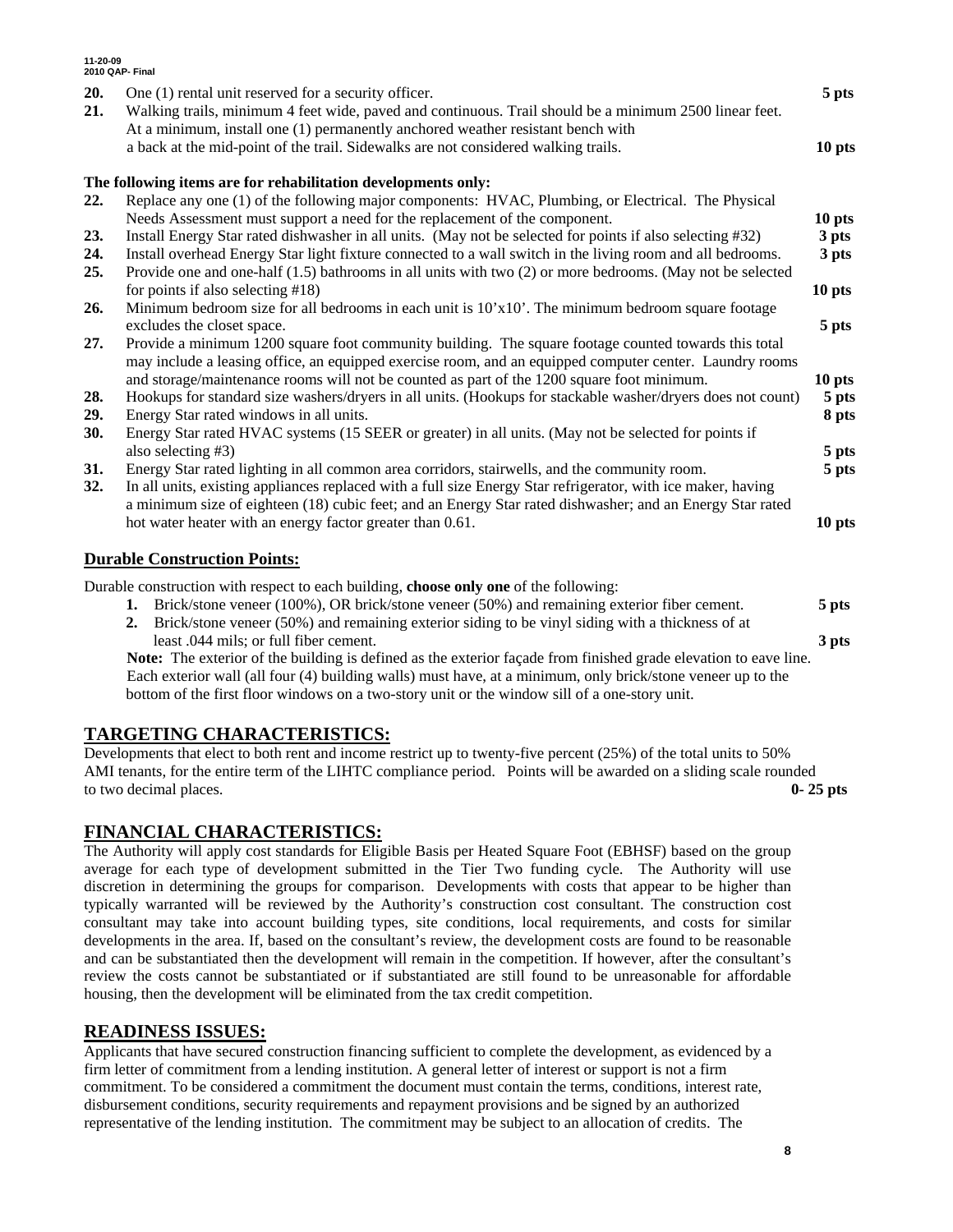commitment may not be subject to final credit approval by the lending institution. The borrower must have executed and dated the commitment indicating their acceptance of the commitment. To qualify for these points, the construction loan must be from a conventional construction lender and the loan amount must not be less than twenty-five percent (25%) of the total development costs projected in the Tier Two application. **5 pts** 

## **Authority Discretion and Tie Breaker Criteria:**

#### **The following factors will be used in the order they are listed to break a tie. If a tie is broken using the first factor then the other factors will not be applied and so on.**

- **1.** Developments with the highest site scores from Tier One.
- **2.** Developments, based on the Authority's discretion, deemed to have the greatest benefit to the community, the tenants to be served, and best meeting the Authority's goals.
- **3.** Sites located in a Community Revitalization Development Plan (CRDP) area. The CRDP must have been adopted not later than January 1, 2010. Evidence of such must be verified in writing by a City/County official and submitted with the Tier One application submission. The proposed development must be part of an existing and ongoing revitalization of the area.
- **4.** Developments located in a Qualified Census Tract (QCT) that contribute to a concerted Community Revitalization Development Plan (CRDP). The CRDP plan must be included with the Tier One application.
- **5.** Sites considered as having Historic Character. Historic Character generally means any development consisting of one or more structures (1) (a) individually listed in the National Register of Historic Places; or (b) located in and contributing to a National Register Historic District and (2) the rehabilitation of which will be completed in such a manner as to be eligible for federal and state historic rehabilitation tax credits. The historic character of a site may be established by documentation from the South Carolina Department of Archives and History with the Tier One application.

## **V. MANDATORY DESIGN CRITERIA**

The following mandatory design criteria **must be** included in the development design:

## **For ALL Development Types:**

- **1.** Window coverings for each window, including glass doors, must be installed. Metal blinds are not permitted.
- **2.** All kitchen and bathroom interior cabinets must be solid wood or wood/plastic veneer products with dual slide tracks on drawers. New cabinets must have solid wood dual sidetrack drawers and no laminate or particleboard fronts for doors or drawer fronts. Cabinets shall meet the ANSI/KCMA A1 61.1 performance and construction standard for kitchen and vanity cabinets. Cabinets shall bear the certification seal of KCMA (Kitchen Cabinet Manufacturers Association).
- **3.** All entry doors must be metal-clad wood, steel or fiberglass doors that are insulated, paneled, and have a peephole. Deadbolt locks are required in entry doors. Dead bolt locks on entry doors should have "thumb latch" on interior side. Double keyed dead bolt locks are prohibited. The minimum clear width of all exterior doors shall be 34 inches.
- **4.** Bi-fold and sliding interior doors are prohibited. All doors must be side hinged.
- **5.** A landscaping plan must be submitted indicating areas to be sodded and landscaped. Landscaping plan(s) must follow any applicable landscape municipal ordinance. At a minimum, sod shall be installed on the front and side areas to a point twenty (20'-0") feet from the building(s). Landscaping may incorporate sod and drought resistant plants and shrubs. All disturbed areas not sodded must be seeded.
- **6.** A recreation area suitable for proposed tenant targeting:
	- **a)** For family developments (i) Playground for children located away from automobile traffic patterns with commercial quality play equipment accessible to handicapped traffic and at least one permanently anchored, weather resistant bench, with a back, or (ii) an exercise room with a minimum of three nautilus-type work-out machines (this room's square footage may be included in the minimum 1,200 sq. ft. community building);
	- **b)** For older persons developments  $-$  (i) An exercise room with a minimum of three (3) nautilus type work-out machines (this room's square footage may be included in the minimum 1,200 sq. ft. community building), or (ii) a minimum of one gazebo, with seating, equipped with an Energy Star ceiling fan with light fixture.
- **7.** A new development sign at the entrance(s) to the complex affixed with a Fair Housing logo.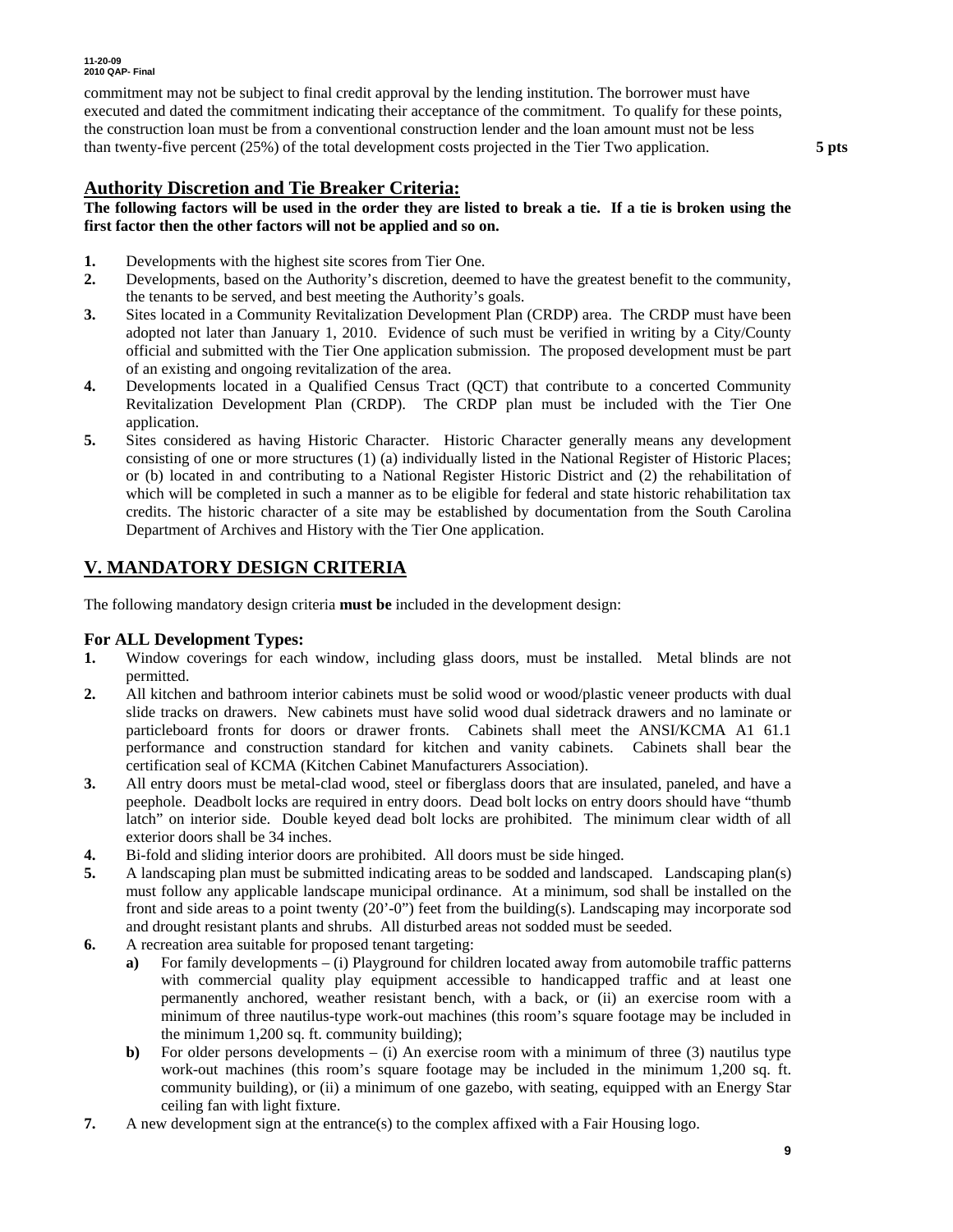- **8.** Exterior Energy Star rated lighting at all entry doors including individual apartment units, community buildings, common areas within the building(s), and parking areas.
- **9.** Enclosed trash dumpsters and/or compactors. The dumpster must be enclosed by solid fencing on at least three sides. The pad and approach pad to the dumpster must be concrete and not asphalt. The trash dumpster/compactor must be ADA accessible and located on an ADA accessible route.
- **10.** Roofing materials shall be anti-fungal shingles with a minimum 25-year warranty.
- **11.** The following Energy Star appliances must be provided in each unit: (a) Stove with exhaust fan; (b) Full sized refrigerator-freezer, with ice maker, having a minimum size of fourteen (14) cubic feet.
- **12.** At least fourteen (14) SEER HVAC units must be installed. If the Physical Needs Assessment, completed for a rehabilitation development, does not recommend replacement of existing HVAC units in the development, this mandatory criterion is waived. However, any replacement HVAC units installed in the development must be at least fourteen (14) SEER. All refrigeration lines must be insulated. All developments must have central heat and air. Window units are not allowed for any development type.
- **13.** A laundry facility containing: (a) at least one (1) commercial washer and one (1) commercial dryer per twenty-four (24) units; and (b) adequate seating and at least one (1) table for folding clothes. For developments containing more than one hundred (100) rental units that also provide washer and dryer hookups in all units, a minimum of one (1) commercial washer and one (1) commercial dryer per thirtytwo (32) units is required. Single family detached unit, townhouse, or duplex developments must provide a washer and dryer hookup in every unit. Developments providing washers and dryers in all rental units are not required to provide a laundry facility.
- **14.** Each unit must be equipped with a 5 lb. ABC rated dry chemical fire extinguisher readily accessible in the kitchen and mounted to accommodate handicapped accessible height in accessible units.
- **15.** Wall switch controlled Energy Star rated overhead lighting is required in all rooms.
- **16.** Sites located in a Radon Zone-1 (highest level) will require Radon Resistant New Construction Practices. Rehabilitation projects must meet the Radon Mitigation Standards as required by the Environmental Protection Agency.
- **17.** All new construction developments must submit a complete site specific soils report, not more than one year old at the time of submission of final plans and specifications, bound within the project specifications. Rehabilitation projects adding any new building foundations must submit a foundation specific soils report. The soils report must reflect the results of laboratory tests conducted on a minimum of one (1) soil boring per planned building location and a minimum total of two (2) soil borings at the planned paved areas of the development. A registered professional engineer or a certified testing agency with a current license to practice in the State of South Carolina must prepare the report.
- **18.** Metal flashing or 20 mil polyethylene when used in conjunction with a self- adhering polyethylene laminate flashing, must be installed above all exterior door and window units.
- **19.** Mailboxes, playground and all exterior project amenities must be ADA accessible.
- **20.** Exterior wall insulation must have an overall R-11 minimum for the entire wall assembly and roof or attic insulation must have an R-30 rating minimum.
- **21.** Tub/shower units must have minimum dimensions of 30-inch width by 60-inch length and be equipped with anti-scald valves. All tubs in designated handicap accessible units must come complete with "factoryinstalled grab bars".
- **22.** Mirror length must extend to top of vanity backsplash with top of mirror a minimum of 6'-0" above finish floor. Framed decorative mirrors or medicine cabinets with mirrors are allowed with a minimum size of  $14$ " x  $24$ " and must be hung with the top of mirror a minimum of 6'-0" above finish floor. Vanity cabinets or a medicine cabinet shall be provided in all units. All cabinets in designated handicap accessible units must be installed at ADA mounting heights.
- **23.** Water heaters must be placed in drain pans with drain piping plumbed to the outside. Pipe all T&P relief valve discharges direct to exterior of building and elbow down to spill at 6" above finish grade.
- **24.** Exterior shutters (new not recycled) are required on all 100% vinyl siding buildings. Only existing rehabilitation developments may have 100% vinyl building exteriors.
- **25.** Roof gable vents must be made of aluminum or vinyl materials.
- **26.** All attics must be vented.
- **27.** Carpet and Resilient flooring materials must meet minimum FHA standards.
- **28.** A minimum of two hard-wired battery back-up smoke detectors are required per unit.
- **29.** Pre-finished fascia and soffits must be vinyl covered, aluminum and/or perforated cementitious panels with vents.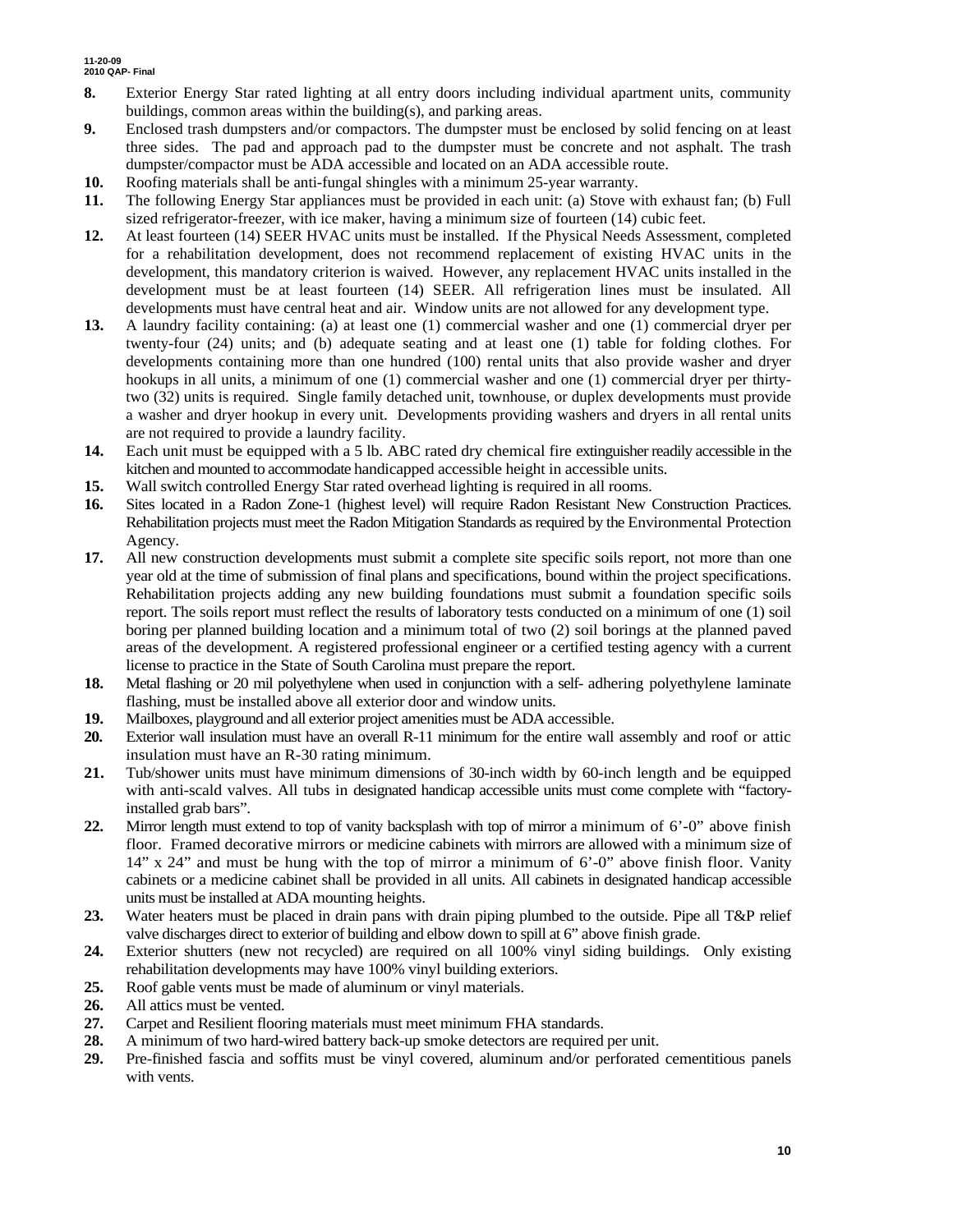## **For ALL New Construction Developments:**

- **1.** All units must be equipped with an Energy Star rated dishwasher and an Energy Star rated hot water heater with an energy factor greater than 0.61.
- **2.** All units must have Energy Star rated windows.
- **3.** All units must have an Energy Star rated HVAC system.
- **4.** Energy Star rated lighting must be in all common area corridors, stairwells, and the community room.
- **5.** Washer/dryer hookups in all units.
- **6.** A minimum 1200 square foot community building. Entire facility must be ADA compliant. The square footage counted towards this total may include a leasing office, an equipped exercise room, and an equipped computer center. Laundry rooms and storage/maintenance rooms will not be counted as part of the 1200 square foot minimum. For developments proposing the second phase of a previously completed contiguous tax credit development, the requirement for an additional 1200 square foot community building is waived. However, it is required that laundry facilities be provided to the new phase and must be constructed on the site of the proposed phase. The mandatory laundry facility requirements under Section V. Mandatory Design Criteria, item 14 must be met.
- **7.** All units pre-wired for cable television hook-ups in the living room and one (1) per bedroom.
- **8.** Units with three (3) or more bedrooms must have a minimum of two (2) full bathrooms.
- **9.** The minimum bedroom size for the primary bedroom in each unit must be at least 10'x12'. All other bedrooms must be a minimum 10'x11'. The minimum bedroom square footage excludes the closet space.
- **10.** All older persons (55+ years) and elderly developments will be one-story structures, or if greater than one story, all stories will be accessible by elevators.
- **11.** All sidewalks and walkways shall be a minimum of 36" in width and made of concrete and shall provide access to all parking spaces, front entryway doors, common amenities and driveways and shall be ADA compliant.
- **12.** Sliding glass doors are prohibited.
- **13.** Water closets must be centered, at a minimum, 18 inches from sidewalls or vanity/lavatories. Public use stairway components, such as stringers, treads, and risers must be constructed from steel or concrete. Handrails and pickets must be constructed from steel or aluminum.
- **14.** Patio and porch/balcony components used as part of the building shall have concrete slabs or decks and must be constructed so that no wood is exposed. Concealment shall be with materials such as aluminum or vinyl siding or cementitious materials. Structural wood columns shall be at a minimum 6" x 6" pressure treated columns concealed as noted above with properly sized fiberglass, high density urethane or aluminum columns. Decorative rails and/or guard rail systems used at porches and patios shall be code compliant systems of vinyl, fiberglass or metal. Wood railings are not allowed.
- **15.** Wall Framing: Sound proofing or sound batt insulation is required between the stud framing in party walls. A sound rating of STC 54 is required.

## **For ALL Single Family, Townhouse, and Duplex Developments:**

- **1.** All detached single family homes must contain a minimum of three (3) bedrooms and two (2) full bathrooms.
- **2.** All townhouses must contain a minimum of two (2) bedrooms and one and one-half bathrooms. At a minimum, a half bathroom must be located on the first floor.
- **3.** All duplexes must contain a minimum of two (2) bedrooms and one and one-half bathrooms.
- **4.** Developments must have concrete driveways, curbing at street and front entry walkways.
- **5.** Developments must have a washer and dryer hookup in each unit.

## **For ALL Rehabilitation Developments:**

Any of the following mandatory items (not to include repainting of the entire unit) replaced on or after January 1, 2006 are not required to be replaced as part of the rehabilitation.

- **1.** Replace and install new flooring in each unit. At a minimum, tile must be VCT or better.
- **2.** Entire unit (all rooms and ceilings) must be repainted.
- **3.** New bathroom fixtures must be installed to include the following:
	- **a)** New tub and new shower, re-glazing not allowed. Three piece surround insert is acceptable. All caulking must be replaced.
	- **b)** Replace sink, vanity and plumbing fixtures with new. Vanity to include, at a minimum, a pull out drawer and/or storage area.
	- **c)** New toilet.
	- **d)** Install new re-circulating exhaust fan.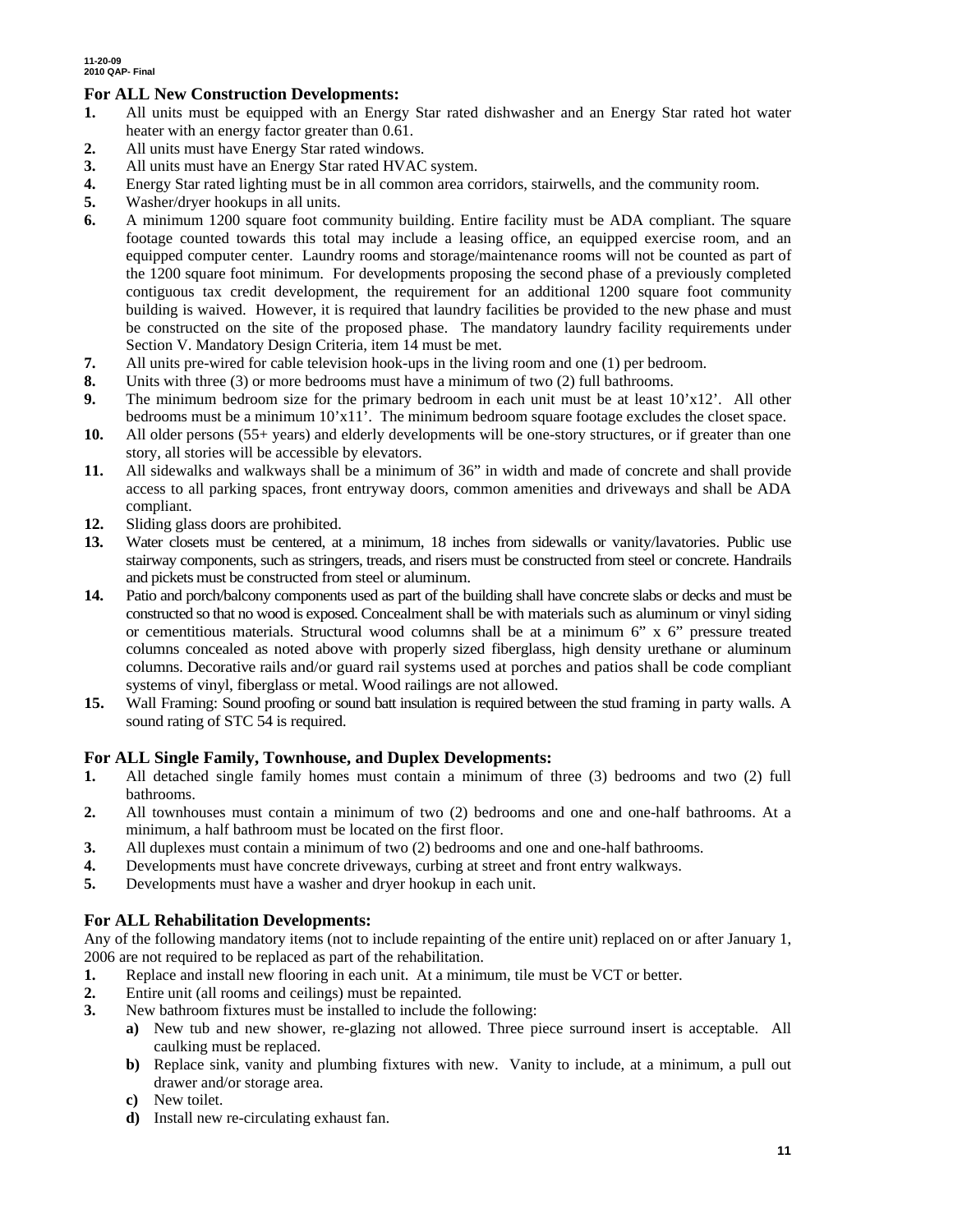- **e)** Install new water supply valves.
- **4.** New kitchen fixtures must be installed to include the following:
	- **a)** Dual track sliding drawers.
	- **b)** New double sink and plumbing fixtures.
	- **c)** New stove with re-circulating exhaust fan.
	- **d)** New Energy Star rated refrigerator, with ice maker that is a minimum of 14 cubic feet.
	- **e)** Install new water supply valves.
- **5.** All entry doors must be steel or fiberglass doors that are insulated, paneled, and have a peephole.
- **6.** New Energy Star hot water heaters with an energy factor greater than 0.61.
- **7.** Replace all windows with insulated, double pane glass in either vinyl or aluminum framing.
- **8.** All units wired for high speed (broadband) Internet hook-up with at least one (1) centrally located connection port or wireless computer network. All wires to be hidden.
- **9.** Units with existing washer/dryer connections must replace and install new water supply fixtures and valves.
- **10.** All older persons (55+ years) and elderly acquisition/rehabilitation developments may have more than one-story, provided that existing elevators, receiving regular maintenance, are in good working condition as of the Tier Two Application submittal date and service all upper level rental units. Those developments without existing elevators will be required to install elevators.

## **For ALL Adaptive Reuse Developments:**

The definition of "adaptive reuse" is the conversion of an existing non-residential building(s) into a residential building(s). The architect must certify on **Exhibit G** that the development will meet the following requirements:

- **1.** A minimum of fifty percent (50%) of the square footage of each existing building(s) must be converted to residential use; and
- **2.** If additional buildings/units are constructed to provide additional space, the total square footage of the previously existing building(s) must constitute a minimum of fifty percent (50%) of the total square footage of the entire development.

# **VI. ADMINISTRATION OF THE QUALIFIED ALLOCATION PLAN**

The Authority reserves the right to resolve all conflicts, inconsistencies, or ambiguities, if any, in the QAP or that arise in administering, operating, or managing the reservation and/or allocation of the LIHTC Program. The Authority, at its sole discretion, reserves the right to allocate housing tax credits in a manner not in accordance with this QAP. At such time, or either a reasonable time thereafter, the Authority shall, as required by Section  $42(m)(1)(A)(iv)$  of the Code, provide a written explanation to the general public of its reasons for making such allocation. The Authority further reserves the right, at its sole discretion, to modify or waive, on a case-by-case basis, any provision of this QAP or the LIHTC Manual that is not required by the Code. In any case where compliance with the QAP or LIHTC manual produces unusual hardship or difficulty and the Code or regulations do not require the provision, the application of such provision may be waived in the Authority's sole discretion upon a showing of substantial need and any other evidence as requested by the Authority.

The Authority reserves the right to withhold the issuance of a Form 8609 for any development or building that is determined at the Authority's sole discretion **not to have been constructed in accordance with the representations** contained in the development descriptions and certified to in **Exhibit G** by the architect.

The QAP and LIHTC Manual are intended to provide sufficient information to prospective LIHTC applicants. However, due to the complexity of the program and the housing development process in general, not every potential circumstance is covered in the QAP or LIHTC Manual. The Authority will interpret the policies and guidelines contained in the QAP and LIHTC Manual upon review of an application for tax credits, and may accept or reject an application based on its interpretation. Applicants are strongly encouraged to seek guidance from Authority staff regarding any situation not explicitly addressed in the QAP or LIHTC Manual prior to submitting a Tier One or Tier Two application. However, the Authority reserves all rights in processing the applications. The applicants are solely responsible for the contents of their applications and cannot rely on any representation by Authority staff.

By submitting an application to the Authority, the applicant waives, hold harmless, and releases any claim or cause of action against the Authority or its staff related to or arising under the processing or scoring of any application or for the award of any tax credits under this program, and further the applicant convenants not to sue